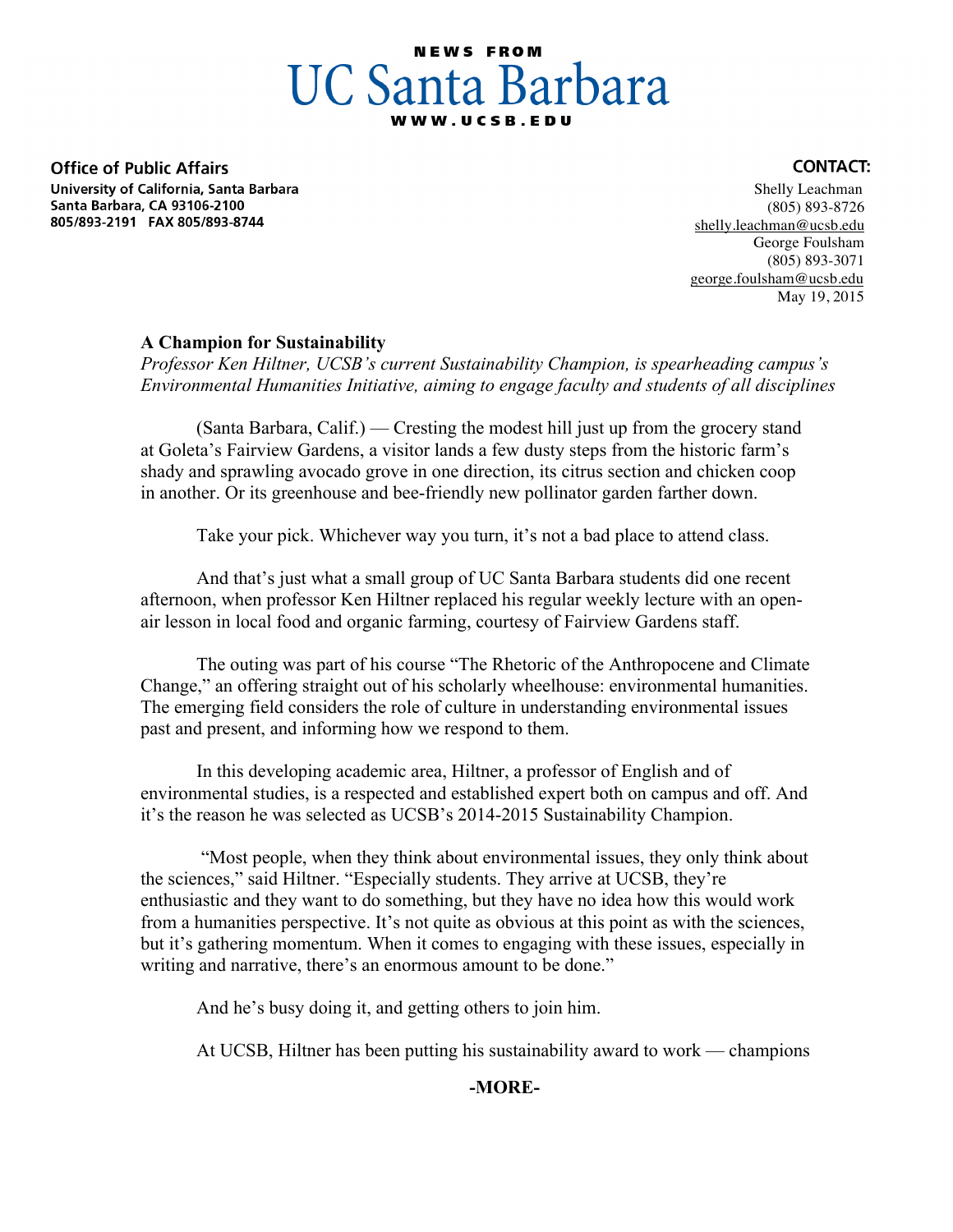## **HILTNER 2-2-2**

receive \$25,000 grants to undertake environmentally focused research and projects on campus — by building the Environmental Humanities Initiative. An expansion of the English department's existing Literature and the Environment Center, this evolving effort seeks to engage faculty from multiple disciplines in the application of humanistic study to ecological concerns. The larger goal, Hiltner said, is to edify students and the broader public about the important role of humanities in addressing those issues.

"This initiative is something that's time has come," Hiltner said. "UCSB is a national leader, and has been, in environmental humanities for a long time. My goal has been to take this great history and infrastructure that we have here and pull it together, consolidate it, and get the word out. So many people here are already working on these issues. It's just a matter of bringing them together to get a conversation going, and not just across the humanities but with the sciences as well. We also want to make them more aware of what we do and how it connects with what they do. That's the big goal."

And what the humanities bring to the table, according to Hiltner, is the ability to illuminate the significance of culture and history — literature, media, religion, sociology and more — in current environmental issues. Such insights can spark true change, he added, especially when coupled with the findings of hard science.

"Where science reveals things we didn't necessarily know before — like the role of methane in greenhouse gas and that beef production produces an extraordinary amount of methane — the humanities can answer questions that hard science can't," Hiltner said. "Why are we engaged in the practices that we are? Why do we consume the amount of meat that we do in this country? People like me can talk about where vegetarianism emerges as a serious movement in the early modern period, and when veganism comes on the scene with the poet Percy Bysshe Shelley and how it proceeds historically that's the role that we can play. Among millennials, our current students, about one in eight are vegetarian. Something is shifting. What's happening, why it's happening and how it's happening are what we're interested in."

A farm-raised former woodworker who returned to academics in his 40s, Hiltner said his own evolution on environmental scholarship dates back to his Rutgers University master's thesis. What was a 30-page assignment became a 300-page book, "Milton and Ecology," which was published in 2003 as he began his doctoral studies at Harvard. After joining UCSB in 2006, he shifted his longtime focus on the theoretical toward the tangible following a 2012-2013 visiting professor stint at Princeton. Hiltner was the lone humanist housed at the Princeton Environmental Institute with a group otherwise composed of hard scientists.

The connections he made there, Hiltner said, seeded the idea that has now become UCSB's Environmental Humanities Initiative.

### **-MORE-**